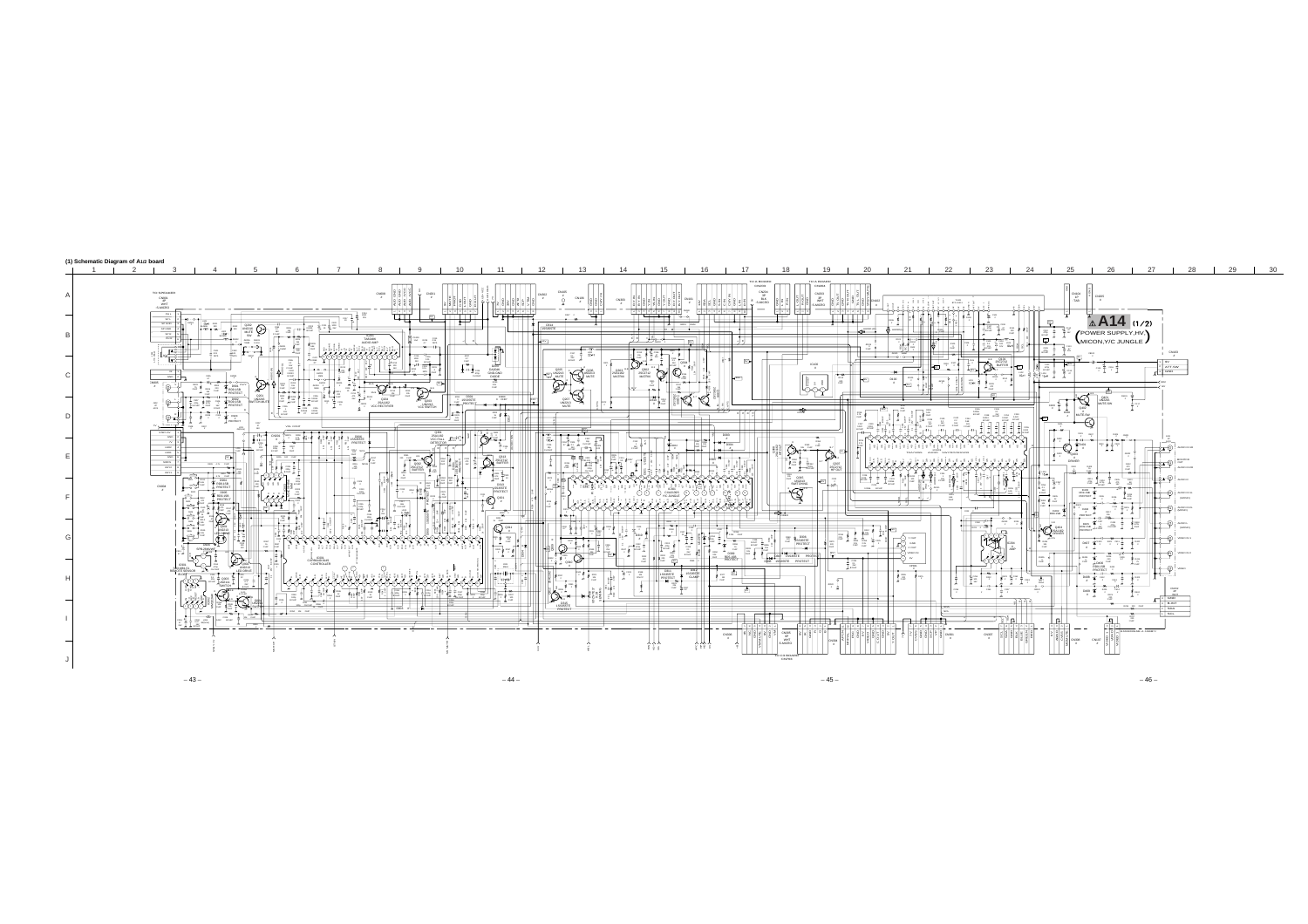

4 | 5 | 6 | 7 | 8 | 9 | 10 | 11 | 12 | 13 | 14 | 15 | 16 | 17 | 18 | 19 | 20 | 21 | 22 | 23 | 24 | 25 | 26 | 27 | 28 | 29 | 30